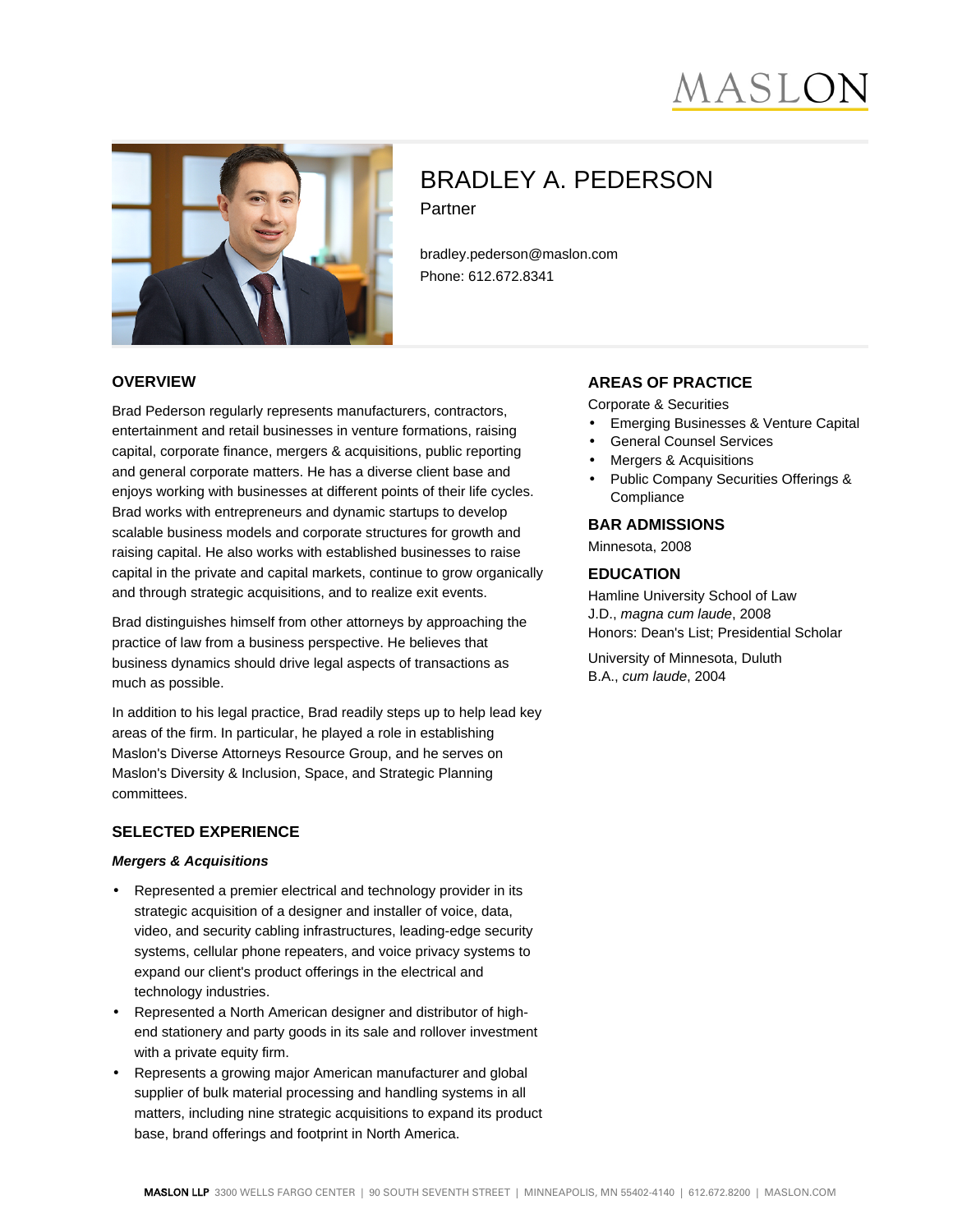- Represented a publicly traded biopharmaceutical company in its recent sale to a Fortune 50 company of rights to our client's drug candidate in North America in exchange for \$80 million in cash, plus earnout and milestone payments of \$230 million.
- Represented a publicly traded agricultural technology company in its strategic acquisition of an engineering film company by merger, and the registration with the SEC of 1.5 million shares issued to the target company's shareholders.
- Represented Jacobs Trading in the sale of its salvage and liquidation business to Liquidity Services, Inc., a publicly traded leading provider of online marketplaces and integrated services, in a transaction yielding cash, stock, a promissory note, and performance-based consideration proceeds of \$170 million.
- Represented American Importing Company, Inc., a private label manufacturer and marketer of dried fruits, in a sale transaction with Gryphon Advisors, a private equity firm, in a transaction yielding cash and stock consideration in excess of \$100 million.
- Represented pipeline manufacturer in a sale transaction to a public corporation yielding over \$80 million in sale proceeds.
- Represented Amano Pioneer Eclipse Corporation in its acquisition of the floor sander division of Nilfisk-Advance, Inc.
- Represented agricultural producer's purchase of assets in related sales transactions conducted under Section 363 of the U.S. Bankruptcy Code in an aggregate amount of approximately \$30 million.
- Represented Redwood 700 Inc. (formerly known as Redwood County Telephone Company) in a multimillion-dollar transaction merging Redwood into a subsidiary of AT&T Inc. (AT&T) and in divestiture transactions prior to such sale resulting in sale proceeds of over \$20 million.
- Represented developer and manufacturer of aviation training products in a sale transaction to private equity fund yielding proceeds of approximately \$30 million.

### **Corporate Finance**

- Represented Allied Esports Entertainment, Inc. (NASDAQ: AESE), the publicly traded holding company of Allied Esports International, Inc. and the World Poker Tour, in its 2019 reverse merger transaction to become a public company, and continue to represent AESE in its subsequent capital raising, public securities and general corporate matters.
- Represented Creative Realities, Inc., a publicly traded digital signage company (NASDAQ: CREX), in its 2018 traditional follow-on public offering and Nasdaq uplisting, and 2020 at-the-market (ATM) follow-on public offering, and continue to represent CREX in its public securities and general corporate matters.
- Represented ZIOPHARM Oncology, Inc., a publicly traded biotechnology company (NASDAQ: ZIOP), in connection with firm commitment underwritten public offerings yielding proceeds in excess of \$100 million.
- Represented Dougherty & Company as underwriter in its follow-on offerings of common stock of Urologix, Inc. and Sajan, Inc.

## **LEADERSHIP & COMMUNITY**

- Achieve Twin Cities: Board Member 2016-present; Governance Committee, Chair 2018-present
- Minnesota Cup: Review Board Member, Food/Agriculture/Beverage Division 2017-2019
- LegalCORPS: Nonprofit organization promoting pro bono legal services for low-income businesses and nonprofits, Volunteer
- Minnesota Asian Pacific American Bar Association
- Minnesota State Bar Association
- Hennepin County Bar Association

## **SELECTED HONORS**

• **Recognized on Minnesota Rising Stars list as part of the Super Lawyers® selection process**, 2014-2017, 2019- 2021 (Minnesota Rising Stars is a designation given to only 2.5 percent of Minnesota attorneys each year, based on a selection process that includes the recommendation of peers in the legal profession.)